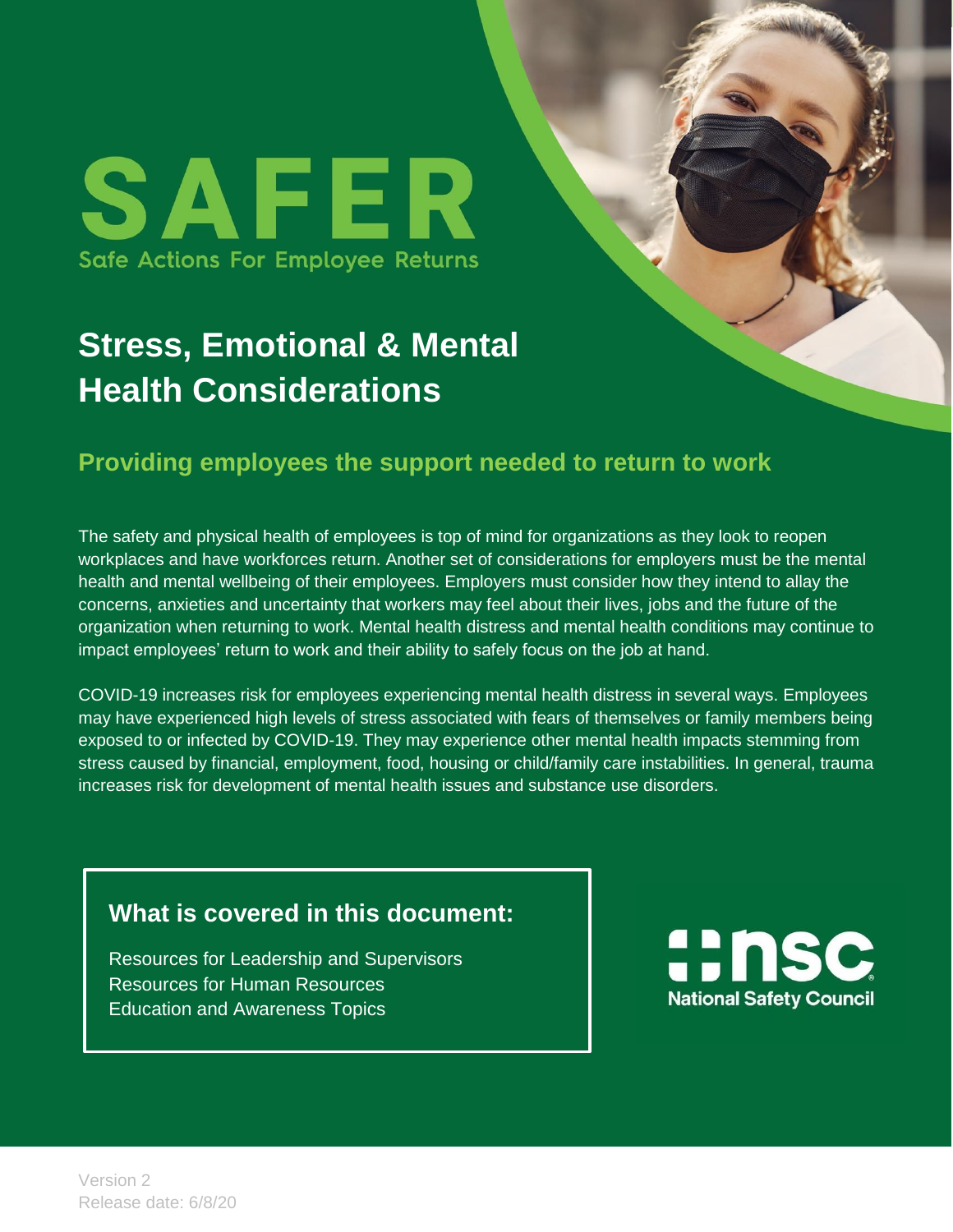Isolation is a particular risk factor. Extended social isolation increases risk for the development of mental health issues and substance use disorders, which can exacerbate pre-existing conditions, and increase the risk of depression, poor sleep quality, impaired cognitive functioning, as well as suicidal thoughts or relapse. Isolation is a well-documented risk factor for suicide, and connectedness is one of the best protective factors that helps to increase people's resilience and buffer them against their mental health crisis.

Employers can expect that stress and mental health effects of COVID-19 may be prolonged or delayed. Each person will experience the stress and trauma of the COVID-19 pandemic differently. Some may not show signs of or experience mental health distress for weeks or months. This means that employers should build both short- and long-term responses to these mental health considerations, and ensure mental health continues to be prioritized after the immediate return-to-the-workplace scenarios.

Below are several factors for employers to consider regarding employee emotional and mental health when drafting overall plans for returning to work and full operations. Having employees know their employers are supporting them through these difficult times can make a significant difference for their mental and physical health. Buy-in and engagement from leadership, management, human resources, communications and employees themselves is critical for success.

## **Leadership, Supervisors and a Culture of Mental Health Safety**

Leadership, supervisors and other managers have an essential role in addressing mental health impacts from COVID-19. Leading by example and building a culture of mental safety are critical. Building mental, emotional and psychological safety into every process (communications, trainings, etc.) builds resilience in the workforce.

Though employers may be working with limited resources and a limited workforce, prioritizing stress and mental health initiatives has immediate and long-term positive impacts. Poor mental health and stressors at the workplace can be a contributory factor to a range of physical illnesses like hypertension, diabetes and cardiovascular conditions, burnout, and financial impacts from increased absenteeism, negative impact on productivity and profits, as well as an increase in healthcare costs.

- $\Box$  Recognize that stress and mental distraction can pose great hazards to worker safety, and take extra precautions for workers performing high-risk tasks
- $\Box$  Provide support and information about reducing social isolation while working remotely
- $\Box$  Provide support and information for employees anxious about leaving the relative safety of quarantine
- $\Box$  Provide training for all leadership, supervisors, and employees on recognizing the signs of stress and other mental health emergencies and how to create a culture of support and trust
	- $\Box$  Ensure leadership and supervisors understand and validate the stress and other mental health distress issues an employee may be experiencing
- $\Box$  Increase connecting with employees as they continue to work remotely, continue to work on-site, or return to working on-site. Location of work (remote versus on-site) will affect the modality of checking in; however, frequent check-ins are important.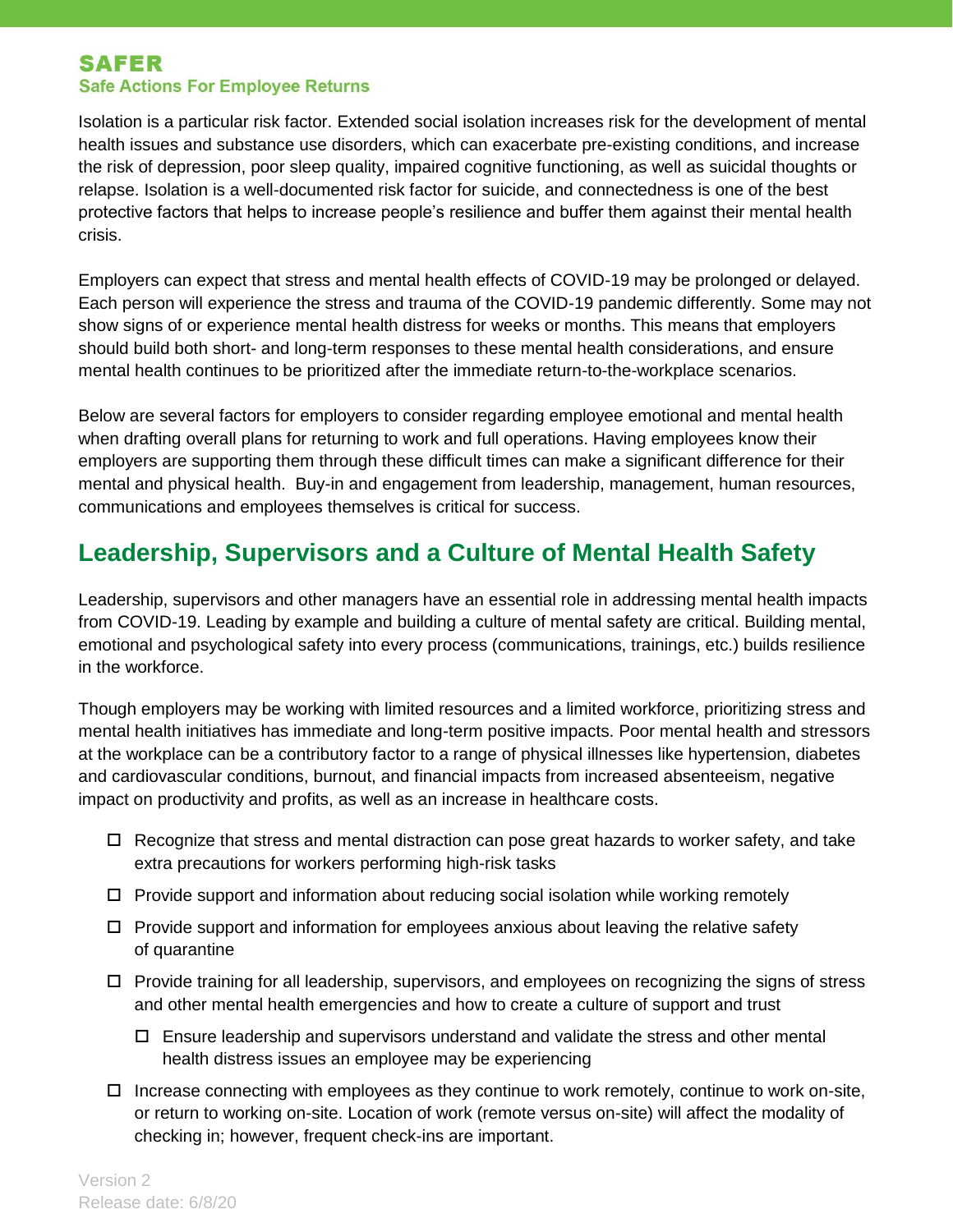- $\Box$  If there is interest, consider creating peer-led initiatives (e.g. slack channels, support groups). Provide training for peer leaders on moderator skills, handling sensitive topics, and more.
- $\Box$  Lead by example demonstrate, encourage and support a work and home life balance while working remotely. Working from home or working remotely can challenge the balance of these structures; discuss with HR and supervisors how to be role models and support healthy habits while working from home
- $\Box$  Train supervisors and other leaders on how to address "hot topics" such as:
	- An employee tested positive for COVID-19 and coworkers are anxious about their return to the workforce
	- $\Box$  Strong reactions, fears and anxieties related to the COVID-19 pandemic (e.g. fears of contracting the virus, strong political opinions, opinions on re-opening, etc.)

### **Human Resources**

Employers have a unique ability and responsibility to manage their relationship with benefit providers, such as Employee Assistance Programs (EAPs) and health insurance plans to ensure workers have access to the help and support they need. Human Resources teams and supervisors can help make this difference a reality.

When developing policies, consider a tiered approach. While members of the workforce may be experiencing mental health distress and not have a diagnosable mental health disorder, at least 20% of the working-age population has a diagnosed mental disorder and 5% of the population has a severe mental health disorder diagnosis. While it is not the responsibility of an employer or supervisor to diagnose mental health conditions, ensuring benefits and policies recognize that differing levels of care are needed is critical to ensure treatment.

#### **Assess Internal Resources**

- $\Box$  Evaluate if health benefits are adequate and conform to parity requirements under the law
- $\Box$  Assess if communication needs to be mailed or translated into different languages to be received and understood
- $\Box$  Evaluate if EAP resources are adequate; if not, address identified gaps either with EAP or with other resources (e.g. if your EAP does not offer virtual support options, identify some within the community or your organization's healthcare plan to share with employees)
- $\Box$  Communicate the "how" of navigating healthcare benefits and EAP services for employees in distress or employees who have not used these benefits before, not knowing how to navigate resources is a barrier to accessing them

#### **Connecting Employees to Mental Health Resources**

 $\Box$  Encourage EAPs and health insurance plans to be very active in promoting their telephone and online counseling services through various communications, campaigns, etc.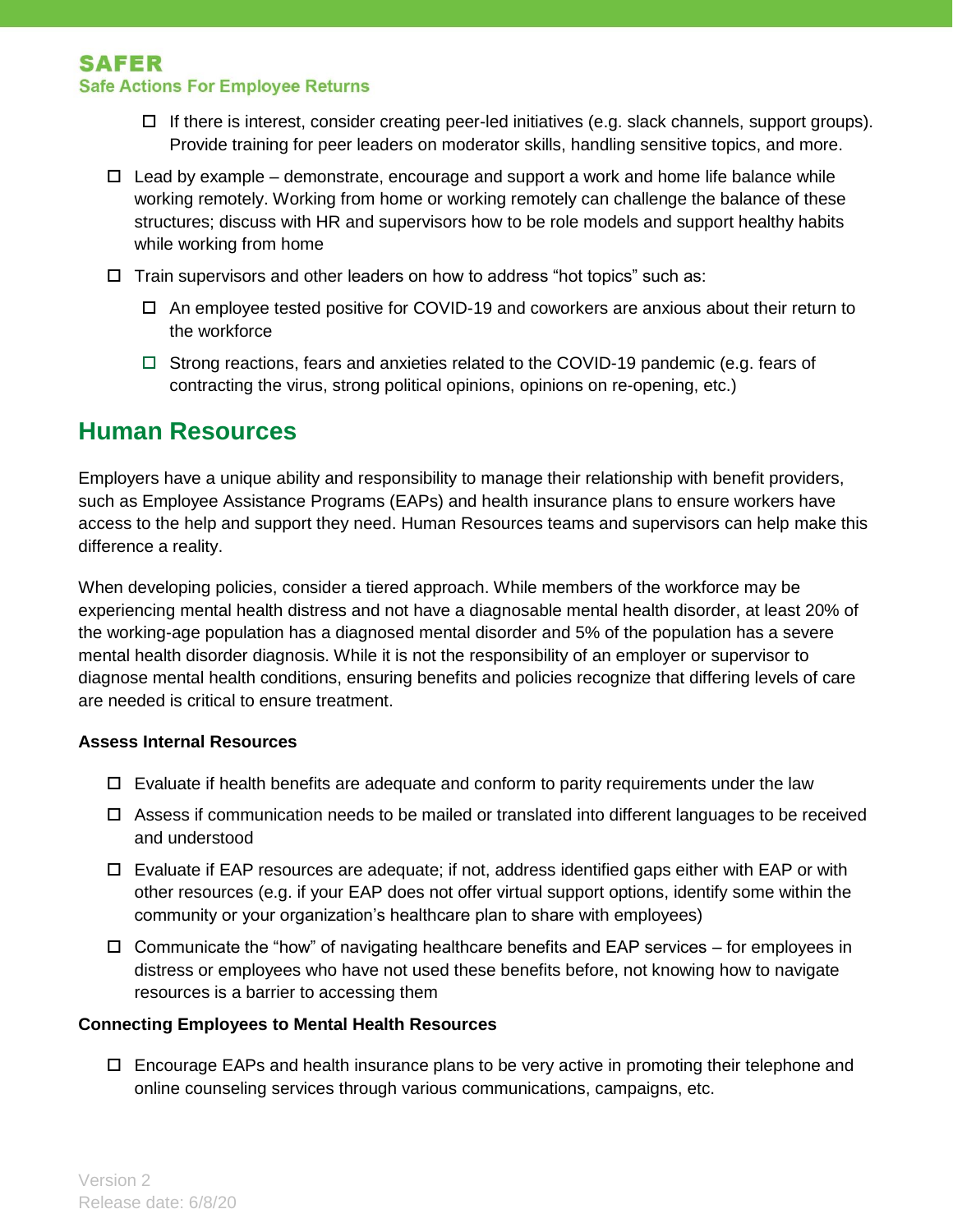- $\Box$  Consider establishing a peer advocates group that involves front line workers, union representatives, and others to foster communication and reduce stigma about seeking help for stress, emotional, and mental health concerns
- $\Box$  Consider establishing a mental health taskforce with management representation from all functional areas. Provide training on how to spot the signs of mental health issues, approaches for handling or starting a conversation with an employee who is exhibiting signs, and consider having an identifier worn or used by every member of the taskforce so employees can easily identify who they can speak with should they want to do so
- $\Box$  Send reminders about EAPs and how to get ahold of medical benefits administrators

#### **Communicate Your Resources**

- $\Box$  Communicate frequently to reassure employees they can get help for any kind of problem, and promote a culture that normalizes seeking support
- $\Box$  Consider using mobile and digital tools to provide company resources to employees
- $\Box$  Repeatedly share all the resources provided by your benefits providers and local community programs
- $\Box$  Provide easy links to national support and resource hotlines, including but not limited to:
	- **[National Suicide Prevention Lifeline](https://suicidepreventionlifeline.org/)**
	- **[Childhelp National Child Abuse Hotline](https://www.childhelp.org/hotline/)**
	- **[The National Domestic Violence Hotline](https://www.thehotline.org/help/)**
	- **[Eldercare Locator](https://eldercare.acl.gov/Public/Index.aspx)**
	- **[National Sexual Assault Hotline](https://hotline.rainn.org/online)**
	- **[Find a Health Center](https://findahealthcenter.hrsa.gov/)**
	- **[211.org](http://211.org/) (multilingual resource to connect to local crisis and emergency services)**
	- **[Aunt Bertha Resource Database \(](https://www.auntbertha.com/)multilingual resource to connect to reduced-cost social services)**
	- **[SAMHSA National Helpline](https://www.samhsa.gov/find-help/national-helpline)**
	- **[Crisis Text Line | Text HOME To 741741 for free 24/7 Crisis Counseling](https://www.crisistextline.org/)**
	- **[National Alliance on Mental Illness \(NAMI\): Find Support](https://nami.org/Support-Education)**
- $\Box$  Provide information about where to access self-screening assessments, for example:
	- **Mental Health America Self Screening Tests**

#### **Adjust and communicate appropriate HR policies and resources**

- $\Box$  Allow for flexible policies as schools restart, daycares reopen and schedules become reestablished
- Ensure the EAP offers financial counseling and support to help employees manage financial stress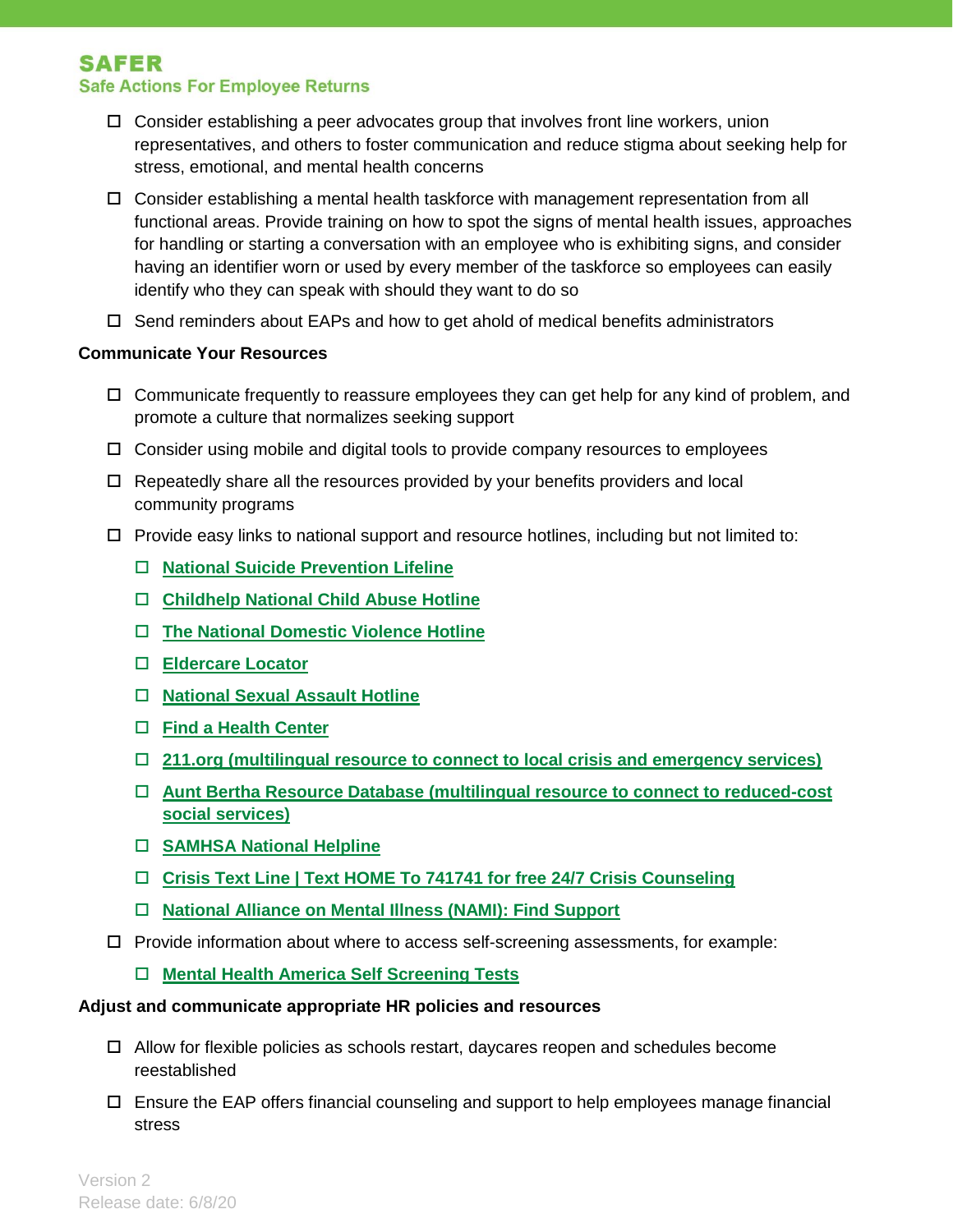- $\Box$  Ensure the EAP offers counseling for substance misuse, fatigue, family stress and general mental health support; if counseling cannot be provided by the EAP, ensure policies allow for increased need for off-site counseling
- $\Box$  Allow for flexible policies as employees receive elective and routine medical care that may have been postponed due to the pandemic
- $\Box$  Allow for flexibility of employees to utilize paid time off to spend time with family or loved ones they were physically separated from during quarantine to help restore their connection with others, reduce stress, and regain a sense of normalcy
- $\Box$  Provide a confidential helpline or email address for employees to get help accessing personal resources and treatment privately
- $\Box$  Provide a confidential helpline for employees to raise job-related concerns anonymously
- $\Box$  Be ready to provide assistance or links to local/county/state/national resources on common employee concerns, such as applying for unemployment, food insecurity, childcare, etc.
- $\Box$  Provide support for counseling for employees who test positive or develop COVID-19 or lose a loved one due to COVID-19

## **Education and Awareness**

An educated workforce can better protect themselves from the impacts of mental health and stress related to COVID-19. Consider building a robust formal and informal education and awareness plan that ensures employees are aware of these impacts, aware of workplace resources, and know they are supported. Communicating on these topics in small, easy to understand pieces of information is encouraged, as is sharing on multiple channels (e.g. posters, infographics, social media, brown bag lunch, email communications, communications from leadership, etc.).

- $\Box$  Provide workers with education and opportunities to practice practical ways of reducing stress, such as mindfulness training, deep breathing exercises, yoga, and other forms of self-care
- $\Box$  Educate all leadership, supervisors and employees on:
	- $\Box$  Understanding the impacts of COVID-19 on stress, mental health and substance use
	- $\Box$  Recognizing the signs of impairment, substance misuse or mental health distress
	- $\Box$  How to engage in mental health first aid and suicide prevention efforts
	- $\Box$  Provide formal and structured trainings as well as informal reputable resources employees can access on their own. Some examples of reliable and evidence-based free information can be found at:
		- □ [Mental Health America](https://mhanational.org/)
		- □ [National Alliance on Mental Illness](https://www.nami.org/Home)
		- □ [Psych Hub](https://psychhub.com/videos/)
		- $\Box$  Other local organizations and institutions that provide community-specific information and resources